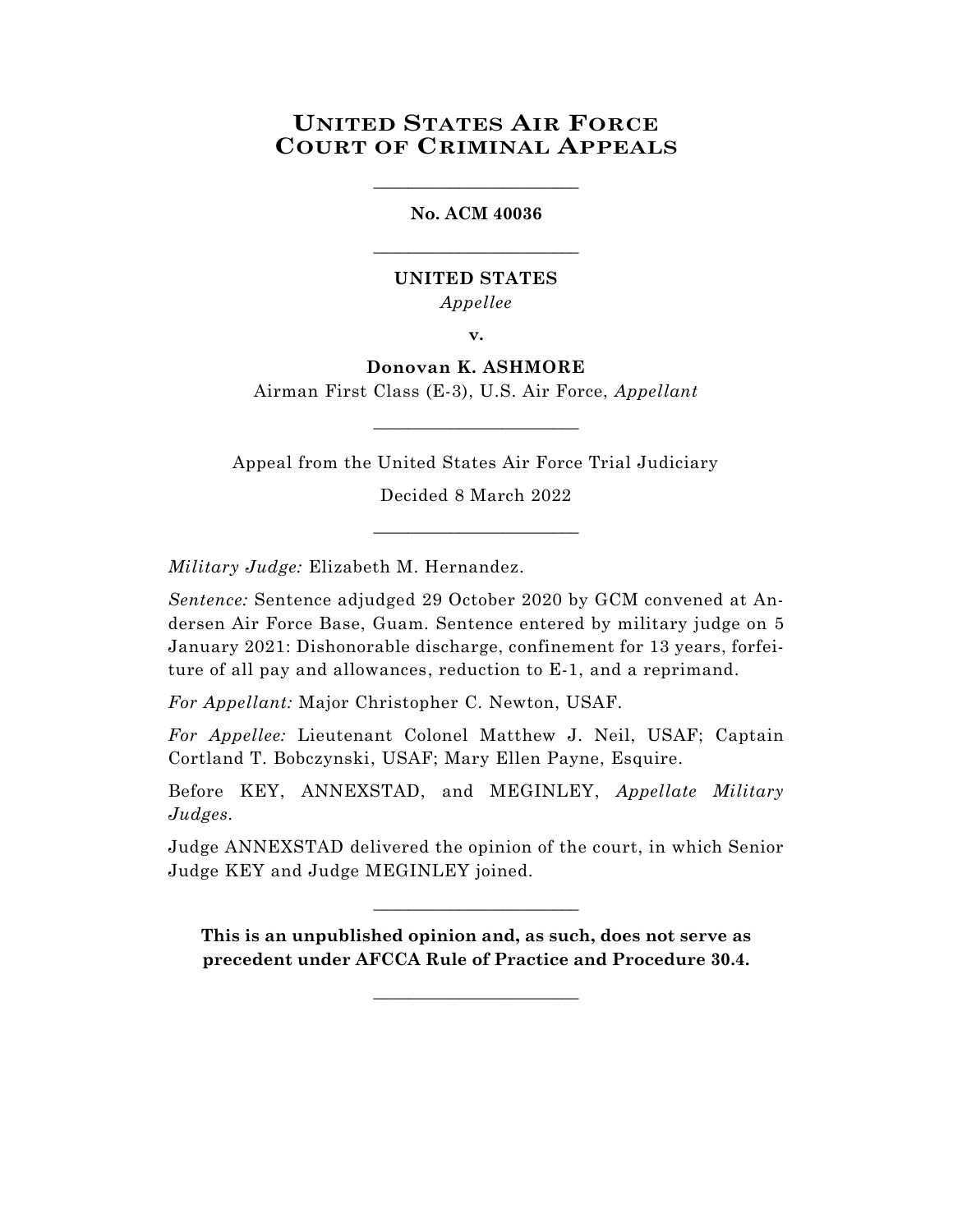#### ANNEXSTAD, Judge:

A general court-martial composed of a military judge convicted Appellant, in accordance with his pleas and pursuant to a pretrial agreement (PTA), of one specification each of indecent recording and distribution of an indecent visual recording in violation of Article 120c; and 20 specifications of wrongful communication of a threat along with one specification each of wrongful possession of child pornography, wrongful distribution of child pornography, and wrongful production of child pornography, all in violation of Article 134, Uniform Code of Military Justice (UCMJ), 10 U.S.C.  $\S$  920c, 934.<sup>1,2</sup> The military judge sentenced Appellant to a dishonorable discharge, 18 years of confinement, forfeiture of all pay and allowances, reduction to the grade of E-1, and a reprimand. The convening authority signed a Decision on Action memorandum reducing Appellant's term of confinement to the maximum authorized pursuant to the terms of the PTA—13 years—and approved all other portions of the sentence.<sup>3</sup>

On appeal, Appellant raises two issues: (1) whether Appellant's sentence is inappropriately severe; and (2) whether Appellant is entitled to sentence relief under this court's plenary power after Appellant's unit denied him leave for a year and a half after the Government began investigating him. <sup>4</sup> With respect to issue (2), we have carefully considered Appellant's contention and find it does not require further discussion or warrant relief. *See United States v. Matias*, 25 M.J. 356, 361 (C.M.A. 1987).<sup>5</sup> With respect to the remaining issue, we find no error materially prejudicial to a substantial right of Appellant and affirm the findings and sentence.

<sup>1</sup> References to the punitive articles of the UCMJ are to the *Manual for Courts-Martial, United States* (2016 ed.). Unless otherwise specified, all other references to the UCMJ are to the *Manual for Courts-Martial, United States* (2019 ed.).

<sup>&</sup>lt;sup>2</sup> All of the specifications were charged as occurring on divers occasions with the exception of one Article 120c, UCMJ, 10 U.S.C. § 920c, offense and ten of the Article 134, UCMJ, 10 U.S.C. § 934, offenses.

<sup>3</sup> In accordance with the PTA and upon acceptance of Appellant's guilty plea, the convening authority withdrew and dismissed with prejudice ten specifications of indecent recording and four specifications of wrongful communication of a threat in violation of Articles 120c and 134, UCMJ.

<sup>4</sup> Both issues were personally raised by Appellant pursuant to *United States v. Grostefon,* 12 M.J. 431 (C.M.A. 1982).

<sup>5</sup> We conclude Appellant waived this issue for the same reasons as set out in *United States v. Scher*, No. ACM S32329, 2016 CCA LEXIS 657, at \*9 (A.F. Ct. Crim. App. 3 Nov. 2016) (unpub. op.).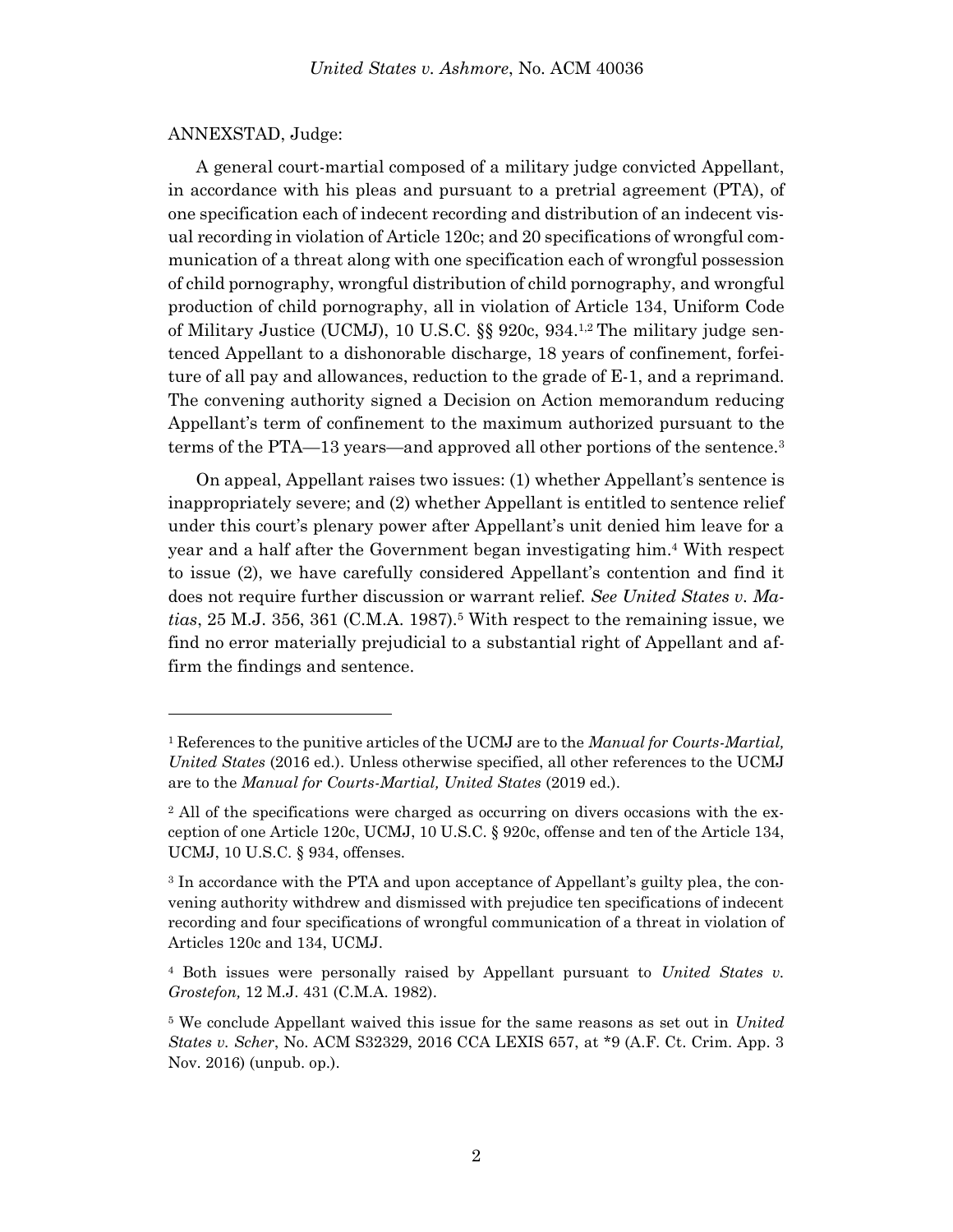#### **I. BACKGROUND**

Appellant joined the United States Air Force on 13 September 2016. Following his initial training, he reported to Andersen Air Force Base on Guam, and was assigned to a combat communications squadron. At the time of his court-martial, Appellant was 23 years old. From 13 September 2016 until 22 June 2018, Appellant operated a multi-layered scheme to acquire sexually explicit images and videos from young women, many of whom were minors. Appellant created numerous fictional, female personas on multiple social media platforms and accounts to "catfish"<sup>6</sup> additional women and young girls. Appellant acquired nude and sexually explicit images and videos from the females he "catfished" through these fictional personas. He did so by exchanging sexually explicit images and videos through his various fake personas in exchange for their sexually explicit photos and videos. If the females refused to provide sexual material, Appellant gathered information from their social media accounts and threatened them. However, if they did provide sexual material, he then used it as leverage for acquiring additional sexually explicit images and videos. He did so by threatening to send the compromising material to their friends, family, loved ones, employers, educational institutions, and/or the general public. In some cases, Appellant provided detailed instructions and deadlines directing his victims to produce sexually explicit videos. For example, he demanded that one victim make a video of her touching herself, masturbating, and bending over. Eleven of the victims listed in the charged offenses provided pornographic images or videos of themselves to Appellant which amounted to child pornography due to the victims' ages. Appellant saved over 616 of these images and videos on various devices and online accounts.

Appellant often used the images and videos he acquired to create social media accounts impersonating the victims he "catfished." In all, Appellant created and used 16 different Instagram accounts, 21 Snapchat accounts, 10 KiK accounts, 5 Facebook accounts, 3 Tinder accounts, 3 iMessage accounts, and 15 different phone numbers.<sup>7</sup> Appellant authenticated these fake personas by populating the accounts with photos previously provided by his victims. Appellant also coerced some of his victims into providing login credentials for their already existing social media accounts. He then used those accounts to "catfish" additional women and minor girls.

l

 $6$  According to the stipulation of fact, dated 20 October 2020, "catfishing" is a deceptive activity in which a person creates a fictional online persona to engage in communication with another individual.

<sup>7</sup> Instagram, Snapchat, KiK, Facebook, Tinder, and iMessage are all social media applications.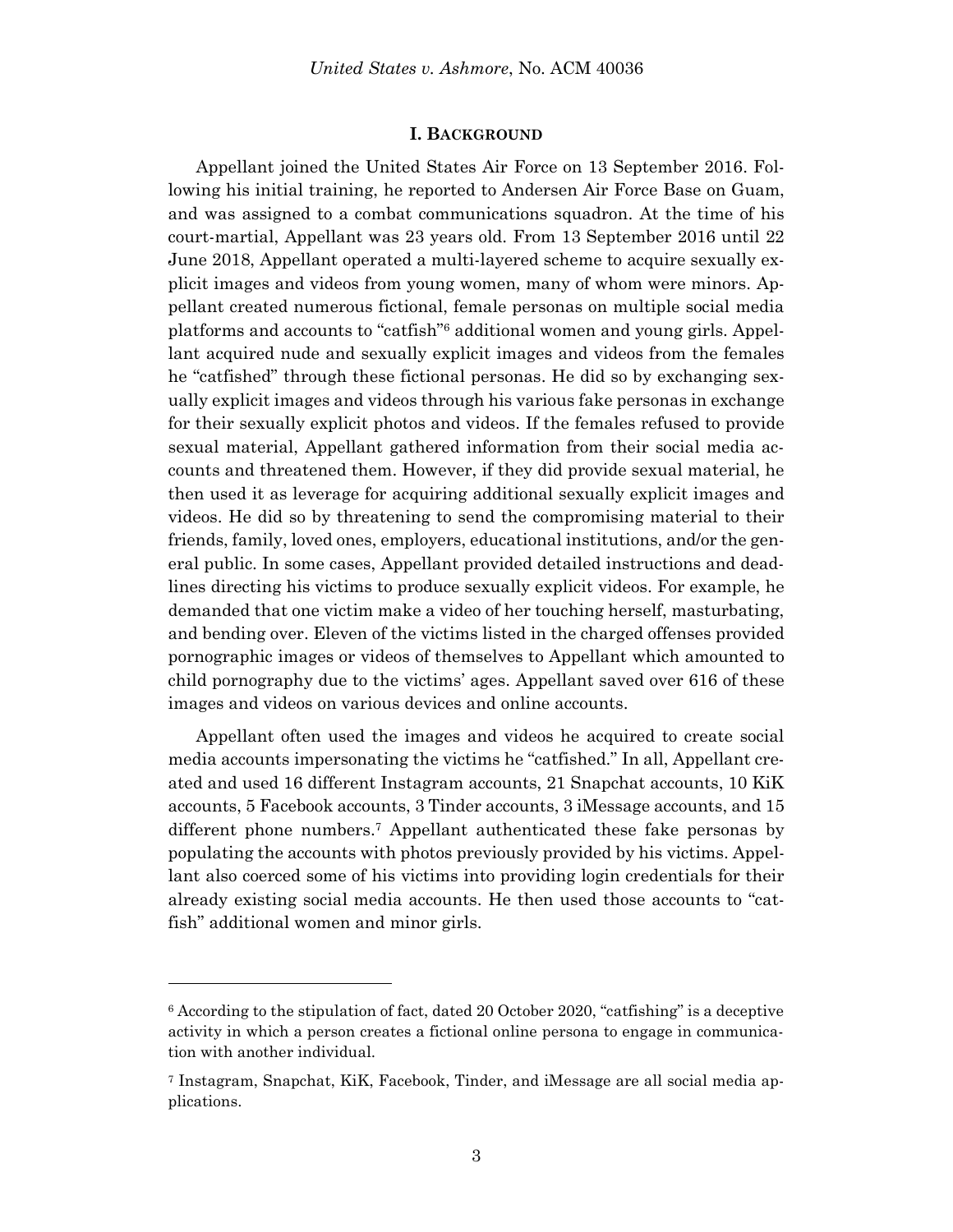#### **II. DISCUSSION**

Appellant contends that his sentence is inappropriately severe in light of the evidence he presented during sentencing. In particular, he asks that we consider the fact that he appreciated the severity of his conduct, took responsibility for his actions, and "provided at least one witness to testify to his rehabilitative potential." We disagree with Appellant's contention and find that no relief is warranted.

### **A. Additional Background**

During sentencing, the military judge considered Appellant's convicted misconduct and testimony from nine of Appellant's victims. Three victims testified that they attempted suicide as a direct result of Appellant's criminal behavior. In particular, one victim testified that she attempted to hang herself, but a friend cut the rope before she died. Three other victims stated they considered suicide, one of whom used a razor blade to cut herself. Of all the victims who attempted or contemplated suicide, four stated that they told Appellant of their intentions, but he continued to threaten them and demand sexually explicit material. Three stated Appellant responded with "I don't care" when they told him of their suicidal intentions.

The military judge also was presented with evidence concerning the nature of the threats made by Appellant and the effect those threats had on his victims. Not only did Appellant threaten to expose illicit photos and videos to most of his victims' families, but he also made individualized threats to each victim. For example, Appellant told one victim that he would see to it that her son was taken away if she did not provide sexually explicit photos. Another victim explained Appellant threatened to have her unborn child taken from her while she was pregnant. This victim said Appellant's behavior caused her to have a stress-induced heart attack while she was still pregnant. A third victim, who was 17 years old at the time, provided that Appellant told her that he would get her kicked out of school and ruin her chances to go to nursing school if she did not provide sexually explicit photos. A fourth victim said that Appellant threatened to send someone to her house to sexually assault her. This victim described how she lived in fear that someone would come to her house to rape and abuse her. Appellant threatened a fifth victim that if she didn't provide sexually explicit materials, he would release other sexually explicit photos of her to her commander.

During presentencing, Appellant made an unsworn statement where he described his difficult childhood and that he was sexually abused as a child. Appellant also took responsibility for his criminal conduct, expressed remorse for his crimes, and provided apologies to each of the victims who provided information to the court-martial. Appellant also presented one character witness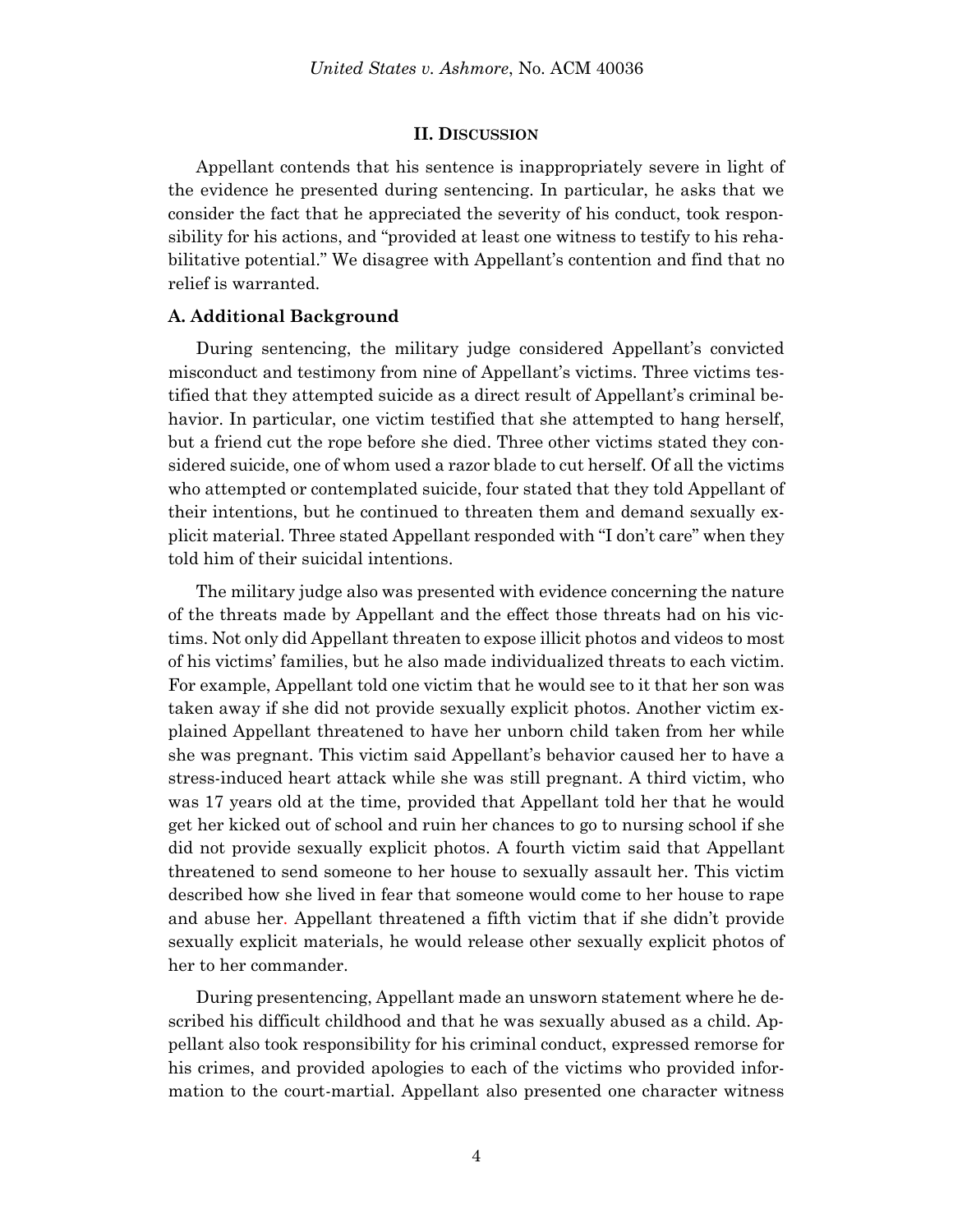who testified that he considered Appellant to have good rehabilitative potential, even with full knowledge of Appellant's crimes.

## **B. Law**

"We review sentence appropriateness de novo." *United States v. Datavs*, 70 M.J. 595, 604 (A.F. Ct. Crim. App. 2011) (citing *United States v. Baier*, 60 M.J. 382, 383–84 (C.A.A.F. 2005)), *aff'd*, 71 M.J. 420 (C.A.A.F. 2012). "We assess sentence appropriateness by considering the particular appellant, the nature and seriousness of the offense[s], the appellant's record of service, and all matters contained in the record of trial." *United States v. Anderson*, 67 M.J. 703, 705 (A.F. Ct. Crim. App. 2009) (per curiam) (citations omitted). While we have great discretion in determining whether a sentence is appropriate, we are not authorized to engage in exercises of clemency. *United States v. Nerad*, 69 M.J. 138, 146 (C.A.A.F. 2010).

#### **C. Analysis**

Here, Appellant expressly agreed in the PTA that "the approved sentence will not exceed any period of confinement in excess of 13 years." We find Appellant made an informed decision, with the advice of counsel, to enter into what turned out to be an extremely favorable PTA, which expressly acknowledged that he could be adjudged any sentence as long as the approved term of confinement did not exceed 13 years. We also find the agreed-upon terms of the PTA are common and do not violate public policy, and Appellant has made no argument nor presented any evidence to the contrary. These facts alone weigh heavily in favor of sentence appropriateness.

We also note that Appellant cited no legal precedent or authority to support his contention that his sentence is inappropriately severe. Appellant's argument and analysis on appeal is similar to his unsworn statement and matters he provided during sentencing and clemency. "While these matters are appropriate considerations during clemency, they do not show [Appellant]'s sentence is inappropriately severe." *United States v. Aguilar*, 70 M.J. 563, 567 (A.F. Ct. Crim. App. 30 Mar. 2011). We find Appellant's recitation of these prior arguments amounts to another attempt at clemency, which is not an authorized function of this court. *See Nerad*, 69 M.J. at 146.

Regardless, we have also conducted a thorough review of Appellant's entire court-martial record, including his unsworn statement, enlisted performance report, the defense sentencing witness, and the materials submitted by Appellant during clemency. We conclude that the nature and seriousness of the offenses clearly support the approved sentence. Here, Appellant intentionally sought out young females, many of whom were minors, and made numerous, repeated threats over a two-year period to extract sexually explicit photos and